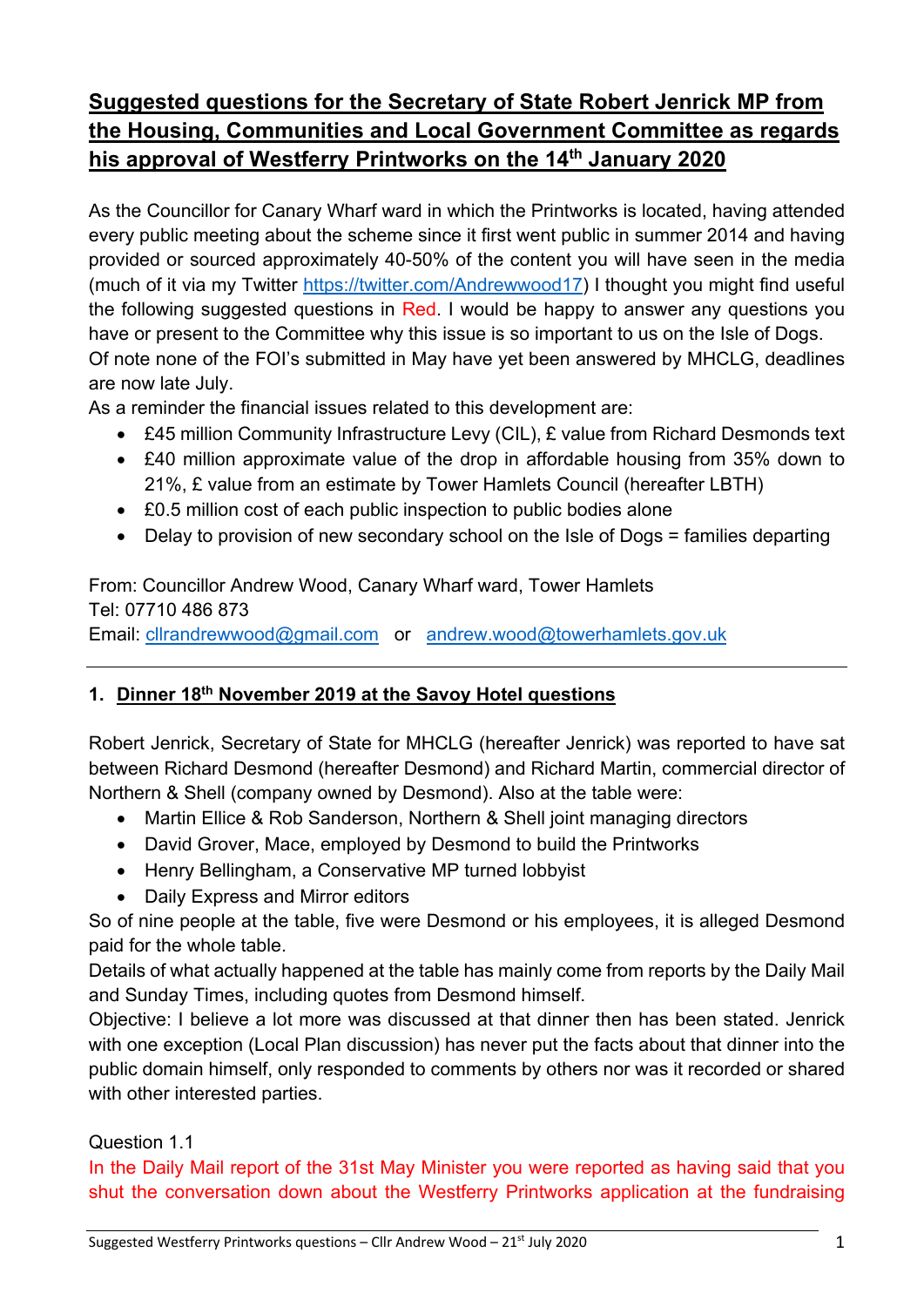dinner. Would you now wish to amend that statement and provide more information about what was discussed at the dinner given that you were sat between Richard Desmond and his Commercial Director?

Source: Daily Mail 31st May 2020 "*But Mr Jenrick insisted he shut the conversation down immediately….The developers did raise their application, but Mr Jenrick informed them that it would not be appropriate for them to discuss the matter with him, or for him to pass comment on it.*"

https://www.dailymail.co.uk/news/article-8373141/Cabinet-minister-accused-bias-1billionplanning-row.html

Subsequently it emerged that actually Desmond and Jenrick did discuss more then was suggested to the Daily Mail;

- Watched a video or images see question below
- Exchanged phone numbers see question below
- Agreed to meet at the site see question below
- Desmond and Jenrick talked about the new Local Plan (which Jenrick says he was already aware of) – source letter from Jenrick to Clive Betts  $24<sup>th</sup>$  June.

This is more than shutting down a conversation. See questions below about the planned site meeting and what he knew in November which suggests that Jenrick discussed a number of relevant planning issues that night.

## Question 1.2

Richard Desmond said that you had watched the video of the planning application for 3 to 4 minutes, you have said that he only showed you some images, which is correct?

Background: The Times newspaper released 54 seconds of the 12-minute video, a CGI fly through of the completed site starting outside on Millharbour and then entering the site, it is a video you will need to watch for more than the 54 seconds to get a good sense of what the development looks like.

Sunday Times said, "*The disclosure came in a rare interview with Desmond, who said: "What I did was I showed him the video." He said the minister watched it for "three or four minutes", adding: "It's quite long, so he got the gist."…."Desmond said Jenrick saw just enough of the 12 minutes to get the "gist" of it and thanked him*."

Source: https://www.thetimes.co.uk/article/robert-jenrick-watched-housing-promo-video-onrichard-desmonds-phone-bqb0s8kz2

Jenrick in the HoC 24th June "*He said that he showed me part of the video and I do not recall exactly what happened, but he did bring out his iPhone and show me some images of the development."*

Source: https://bit.ly/3eiNFRG

Question 1.3 (amended 21<sup>st</sup> July)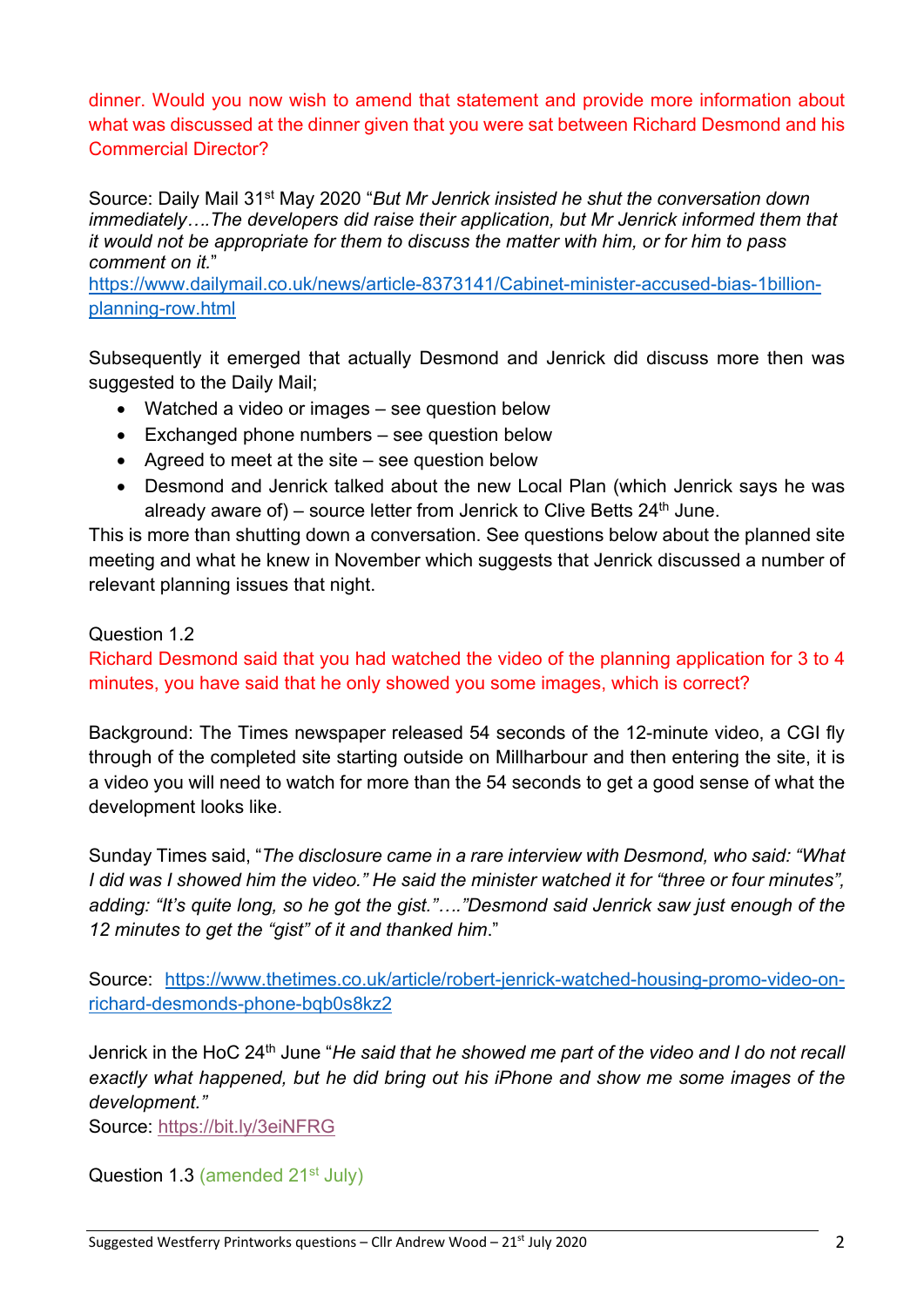At the dinner Minister you said you told Richard Desmond you could not discuss the planning application. But that evening by text message and the following day by email you agreed to another meeting with Richard Desmond which you agreed should be soon. Richard Desmonds personal assistant believed it was to be a site visit.

What were you going to discuss at the site visit if not the application which you said you could not discuss? Given Purdah you would have had no other source of information about the scheme or access to officials until after the election on the 12<sup>th</sup> December. You could not have discussed the scheme according to your statements in the House of Commons so why arrange a meeting 'soon' in your words if you could not discuss the scheme?

In the HoC on the  $24<sup>th</sup>$  June Jenrick confirmed that he had been invited on a site visit at the dinner https://bit.ly/2DyLkW1

He also said, *"I was very clear the last time I came to the House that I informed the developer that it was not appropriate to discuss the matter and I could not comment on it, and I believe that Mr Desmond has confirmed that."*

## https://bit.ly/3eiNFRG

Copy of text messages from Annex A MHCLG release of documents page 128

*Richard Desmond: Thanks Robert I really appreciate your text Will call your office tomorrow to arrange Very best Richard* 

*Robert Jenrick: I'd like that. See you soon. Robert* 

Email 19th November from Jenricks email account "*Could you contact this lady and set up a meeting with Richard Desmond, owner of the express newspaper. Thanks Robert".*  Subsequent emails show the meeting was to be at the Printworks site not in the Ministers office or the House of Commons.

20th November email from N&S "*Robert is welcome here at our offices for a cup of tea first then they can head over to the development to take a quick look. David Grover will be in attendance (helpful to Robert on other matters, including cladding, and Richard Martin who Robert sat next to at the Carlton Dinner."* Both were at the dinner.

Clearly Desmond believed it had been agreed to meet on site. That implies a greater discussion then has been suggested at the dinner.

The meeting was later arranged for the 19<sup>th</sup> December but cancelled.

Source: Annex A MHCLG release of documents 24<sup>th</sup> June pages 97 & 98 (email) and 128 (texts)

https://www.gov.uk/government/publications/westferry-printworks-letters-to-hclg-selectcommittee

Question 1.4

Why in your letter to Clive Betts MP on the 24<sup>th</sup> June did you state "I received a number of text messages from Mr Desmond following the dinner on 18 November 2019" rather than as the text messages show you initiated that text message conversation that night. Why did you start that text conversation?

Page 7 of letter from Jenrick to Clive Betts MP 24<sup>th</sup> June Copy of text messages from Annex A MHCLG release of documents page 128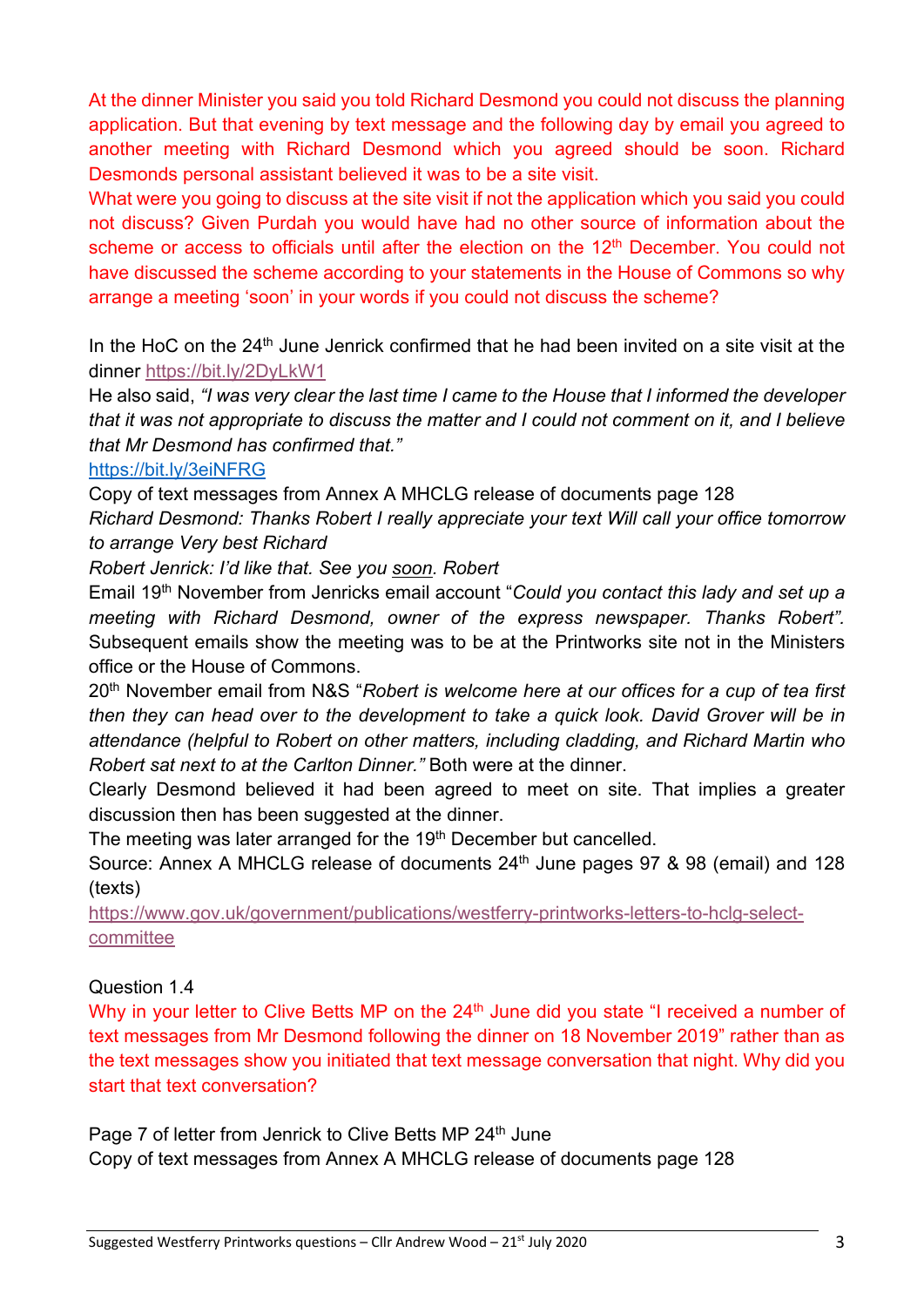*Robert Jenrick: Good to spend time with you tonight Richard. See you again soon I hope. Robert Jenrick*

*Richard Desmond: Thanks Robert I really appreciate your text Will call your office tomorrow to arrange Very best*

This indicates an agreement to meet shortly.

Source for documents:

https://www.gov.uk/government/publications/westferry-printworks-letters-to-hclg-selectcommittee

## **2. Planning Training & Knowledge**

Background: Jenrick retrospectively claimed that viability was a material planning consideration quoting as an example the Thameslink rail development having to pay Community Infrastructure Levy (CIL)

But in planning training I have received or seen listed elsewhere the viability of a scheme is not usually a material planning consideration. The only person who was concerned about viability was Desmond, he did not want to pay the £45 million CIL.

Objective: when and why did Jenrick think that the viability of a scheme was a material planning consideration as it does not appear to have come from MHCLG.

A related issue is what training Jenrick received about the open mind test, when to recuse himself and when & how to report meeting developers.

Question 2.1

What planning training did you receive when appointed Secretary of State? Where you provided with a list of material planning considerations that would allow you to make a decision not in accordance with the statutory development plan?

Question 2.2

Did any of that training material list viability as a material planning consideration?

Question 2.3

In your planning training from MHCLG on your appointment or later what training did you receive as regards the circumstances under which you would have to recuse yourself from a planning decision and under what circumstances you would have to formally declare a relationship with a developer?

## **3. Declaration of fund-raising dinner to MHCLG officials**

Background:

In MHCLG Annex A documents released on the 24<sup>th</sup> June there is no written evidence of Jenrick informing his officials about the fund-raising dinner or of them documenting a discussion.

https://www.gov.uk/government/publications/westferry-printworks-letters-to-hclg-selectcommittee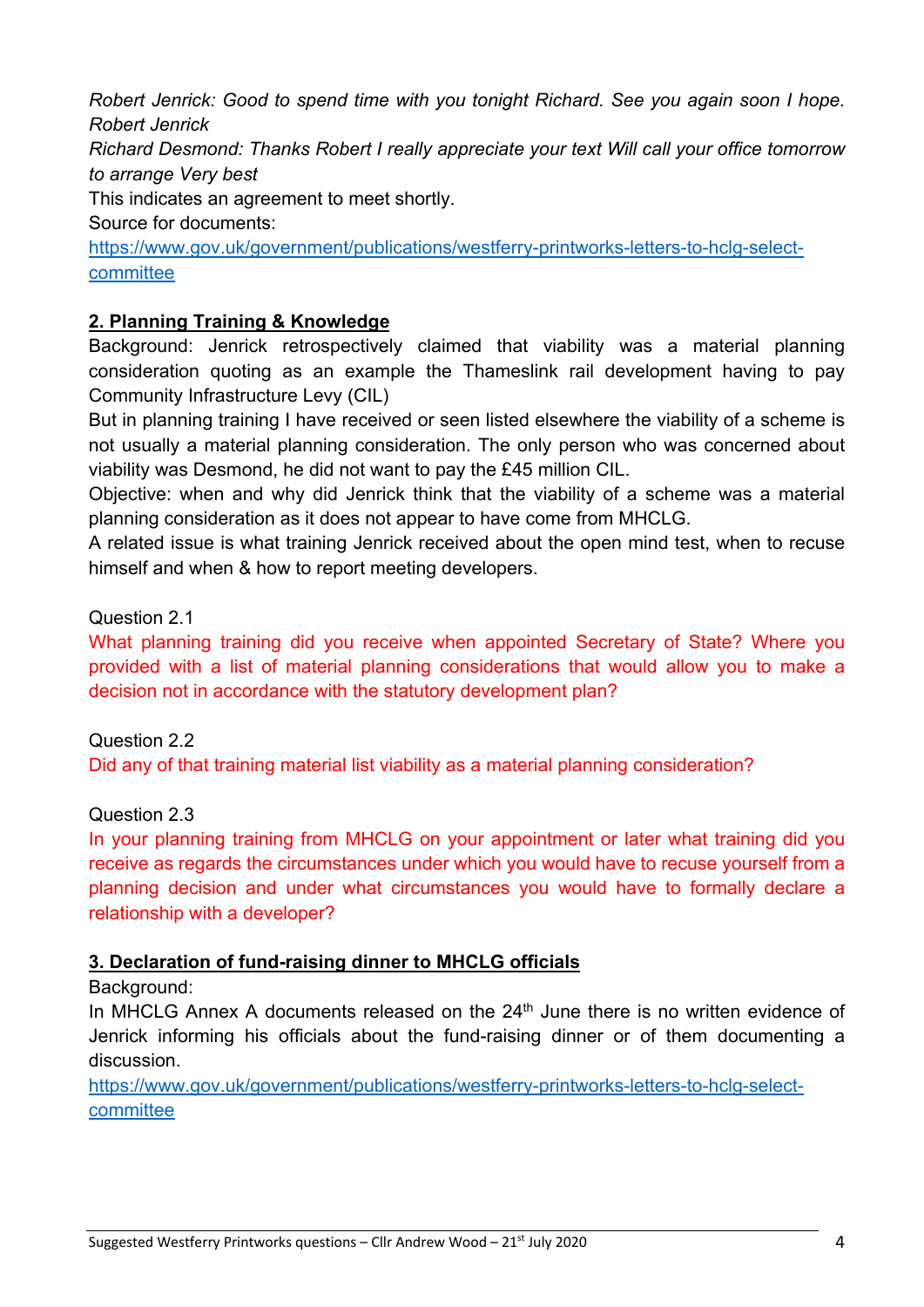In the Sunday Times article is this assertion *"He also failed to inform his most senior planning officials that he had met and texted Desmond, the former Daily Express owner, when he overruled them."*

*https://www.thetimes.co.uk/article/were-going-ahead-with-this-jenrick-has-made-his-mindup-lets-get-this-sorted-2rskbwhnf*

In the HoC Jenrick on the 24<sup>th</sup> June said, *"I informed my officials of my contact with Mr Desmond, and I will publish these messages for transparency."* The messages with Desmond were published but not any message suggesting Jenrick had discussed with his own officials. Source: https://bit.ly/2DyLkW1

## Question 3.1

When where your planning officials and your Permanent Secretary (as distinct from your private office) made aware of the fund-raising dinner with Richard Desmond and the subsequent text message exchanges?

## Question 3.2

You say you infirmed your officials of your contact with Mr Desmond, whom did you inform and do you know if this was documented anywhere?

## Question 3.3

The decision letter you issued on the  $14<sup>th</sup>$  January 2020 contains on page 6 in Annex A, a list of representations which have been received since the inquiry. It does not list any meetings or exchange of information after the 1<sup>st</sup> November, why does it not mention your dinner with and text message exchanges with Richard Desmond later in November?

https://www.gov.uk/government/publications/recovered-appeal-land-at-former-westferryprintworks-site-235-westferry-road-london-ref-3225474-14-january-2020

# **4. Knowledge of application in November**

Objective: it appears as if Jenrick knew more about the application then his own Private Office did in November.

An important point relates to this email on the 6<sup>th</sup> December within MHCLG "*To avoid delay*, *we will seek to issue before the Council adopts a new local plan on 15 January 2020, This will require a decision from the Minister by 7 January"* note they do not say new CIL rates. See email exchanges in Annex A on page 78.

This has been interpreted by Jenrick as related to the implementation of CIL.

But the new LBTH Local Plan and the new LBTH CIL rates are two separate processes. They came together by accident on the 15<sup>th</sup> January 2020 only because of delays to the Local Plan process. There is no evidence that MHCLG were aware of the new CIL rates till the following week. I would argue the new Local Plan was more supportive of development on this site then the old one so would not have been a concern to Desmond but the new CIL rates were.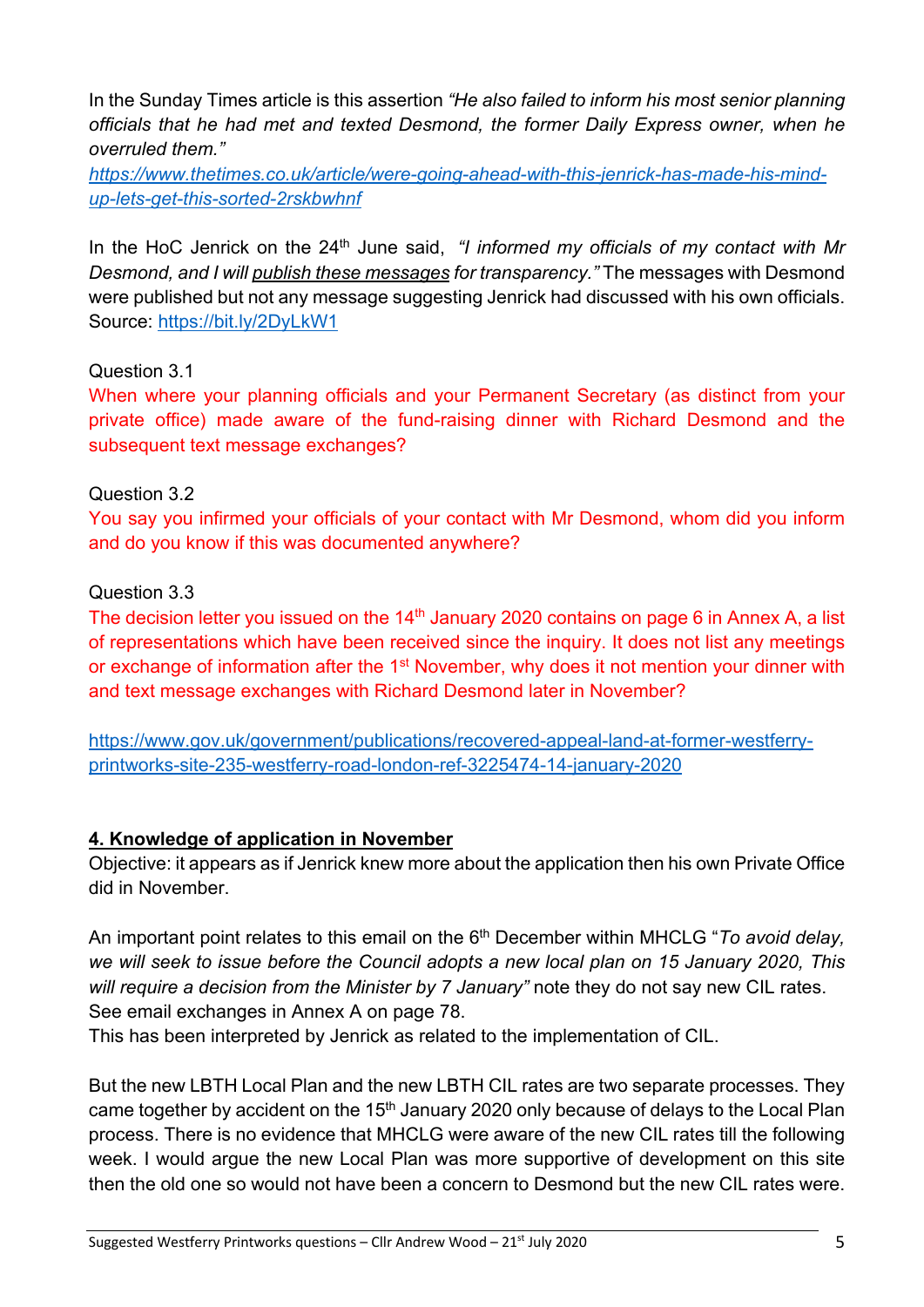But new Local Plans mean new policies and the possible need to reconsult and amend documents which MHCLG officers would be keen to avoid.

There was no evidence they were aware of the £45 million impact of the timing, see Viability questions.

Text 20th November Richard Desmond sent to the Minister a text which said, "*Good news finally the inspectors reports have gone to you today, we appreciate the speed as we don't want to give Marxists loads of doe for nothing!"* page 128 of Annex A.

Email 20th November within MHCLG "*All - Just as things quieten down, urgent query re case above. I definitely remember the name from somewhere but cannot for the life of me find it on any of our forward look stuff ..... any clues please? Thanks*"

Email 20th November within MHCLG probably from a SPAD "*Morning (and you thought you wouldn't hear from me over purdah!!)! Quick thing from me, Sos has flagged a case in Westferry London Docklands (redevelopment of a printworks or something like that?). He understands a ministerial decision on this is likely to be coming up soon and also that there may be some sensitivity with timing of final decision. Given this he has asked that advice be prepared for the first few days of the new Gov so a decision can be made and communicated before xmas. Does this all sound ok?"*

See email exchanges in Annex A on page 79 two days after the dinner and on the same day a site visit is being arranged (during a general election period!).

Where did Jenrick get that information from if not Desmond at the dinner? See also Viability for similar questions.

## Question 4.1

Given that at that point the Inspectors report had not yet been issued and no detailed summary provided until the 13<sup>th</sup> December 2019. What was your knowledge of the Printworks application before the fundraising dinner on the 18<sup>th</sup> November 2019?

The inspectors report was not submitted to MHCLG until the 20<sup>th</sup> November.

## Question 4.2

In the information released by MHCLG was an email dated  $20<sup>th</sup>$  November, two days after the fundraising dinner from we believe a SPAD to your private office saying that you understood a Ministerial decision was due soon on the Printworks and that there was some sensitivity over timing of the final decision. From where did you get this information and what was the sensitivity about?

Interestingly officials were not sure of the name.

## Question 4.3

From whom were you first aware that the timing of the final decision would have a significant financial impact given that the Summary of Issues produced by your officials on the 13<sup>th</sup> December 2019 do not mention any concerns about viability or a change in CIL rates affecting the scheme?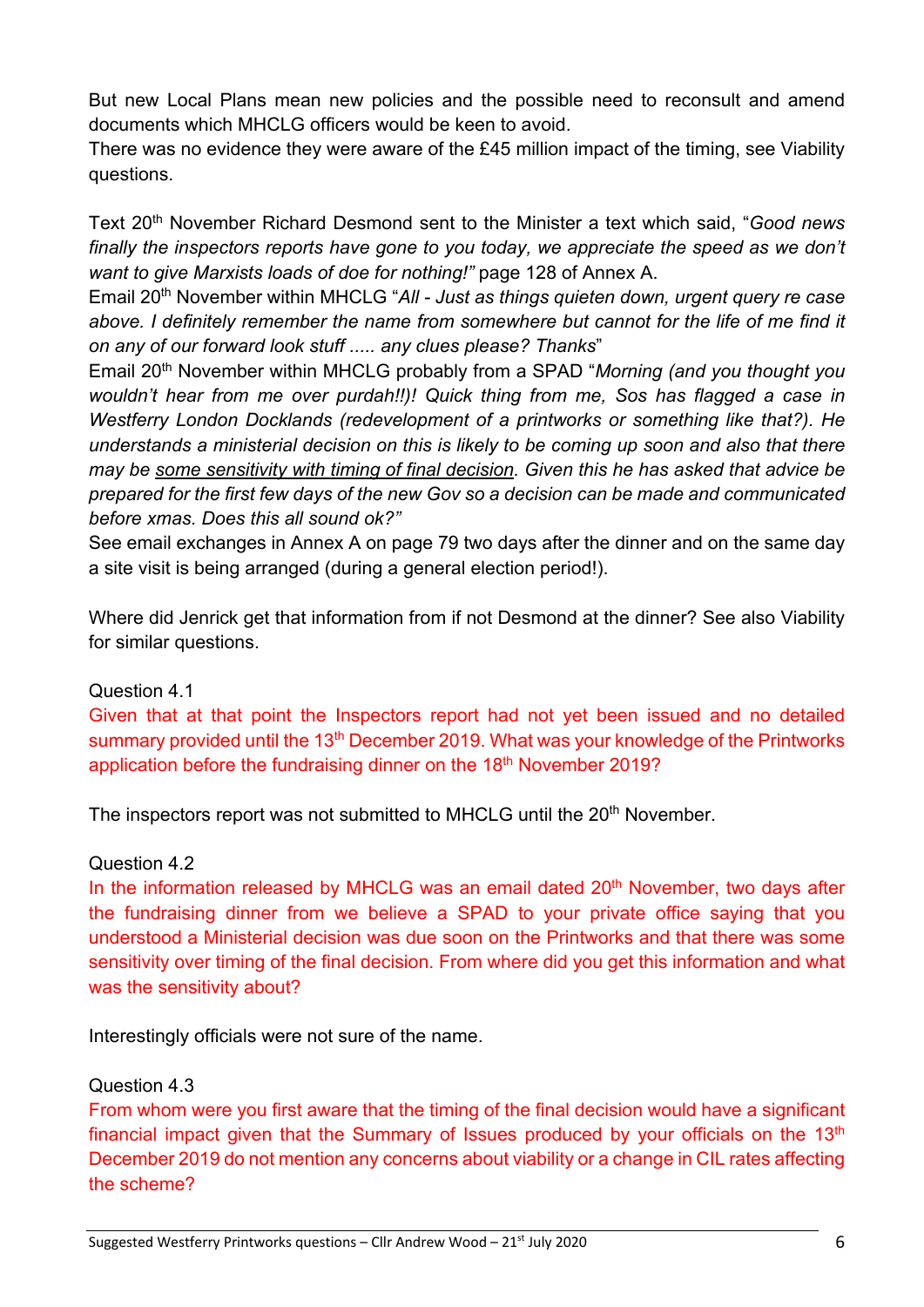The report simply says "which includes a CIL Charging Schedule"

## Question 4.4

In the middle of a general election campaign, three weeks before a decisive national vote why was this matter of such great importance to you?

## **5. Affordable Housing question**

Background: Emails show that MHCLG officers were trying at the last minute to resolve the issue of affordable housing (AH).

For example at 3.19pm on the 14<sup>th</sup> January asking each other "*What options do we have around the AH point? Can we impose a condition that the developer must look to increase the AH within the scheme*?" the decision was issued a few hours later.

The Planning Inspector clearly indicated that 21% affordable housing was too low. It had been submitted in July 2018 offering 35% affordable housing although the mix was not policy compliant, it was dropped to 21% in June 2019. The schedule 15 in the Unilateral Undertaking suggests that if CIL had to be paid that the affordable housing % would be reduced again so that there would be no loss of profit. A late stage review was described as providing limited benefit in the Minsters own decision letter.

Jenricks own decision letter of the 14th January 2020 says on page 6 "*He agrees with the Inspector that, on the balance of the available evidence, it is likely that the scheme could provide more affordable housing and that 21% does not therefore represent the maximum reasonable amount of affordable housing within the terms of Policy 3.12(a) of the LonP." Page 7 "The Secretary of State agrees with the Inspector that a late stage review would meet the tests in Regulation 122(2) and that this would be of some benefit although its effect would be limited (IR537).*

*https://www.gov.uk/government/publications/recovered-appeal-land-at-former-westferryprintworks-site-235-westferry-road-london-ref-3225474-14-january-2020*

# Question 5.1

Why where your planning officials on the afternoon of the  $14<sup>th</sup>$  January still trying to find options to increase the affordable housing?

## Question 5.2

Why did you not believe the planning inspectors evidence that the development could provide more then 21% affordable housing?

## Question 5.3

Where you not aware of the large number of planning applications both locally and in London delivering the policy compliant 35% affordable housing, paying Community Infrastructure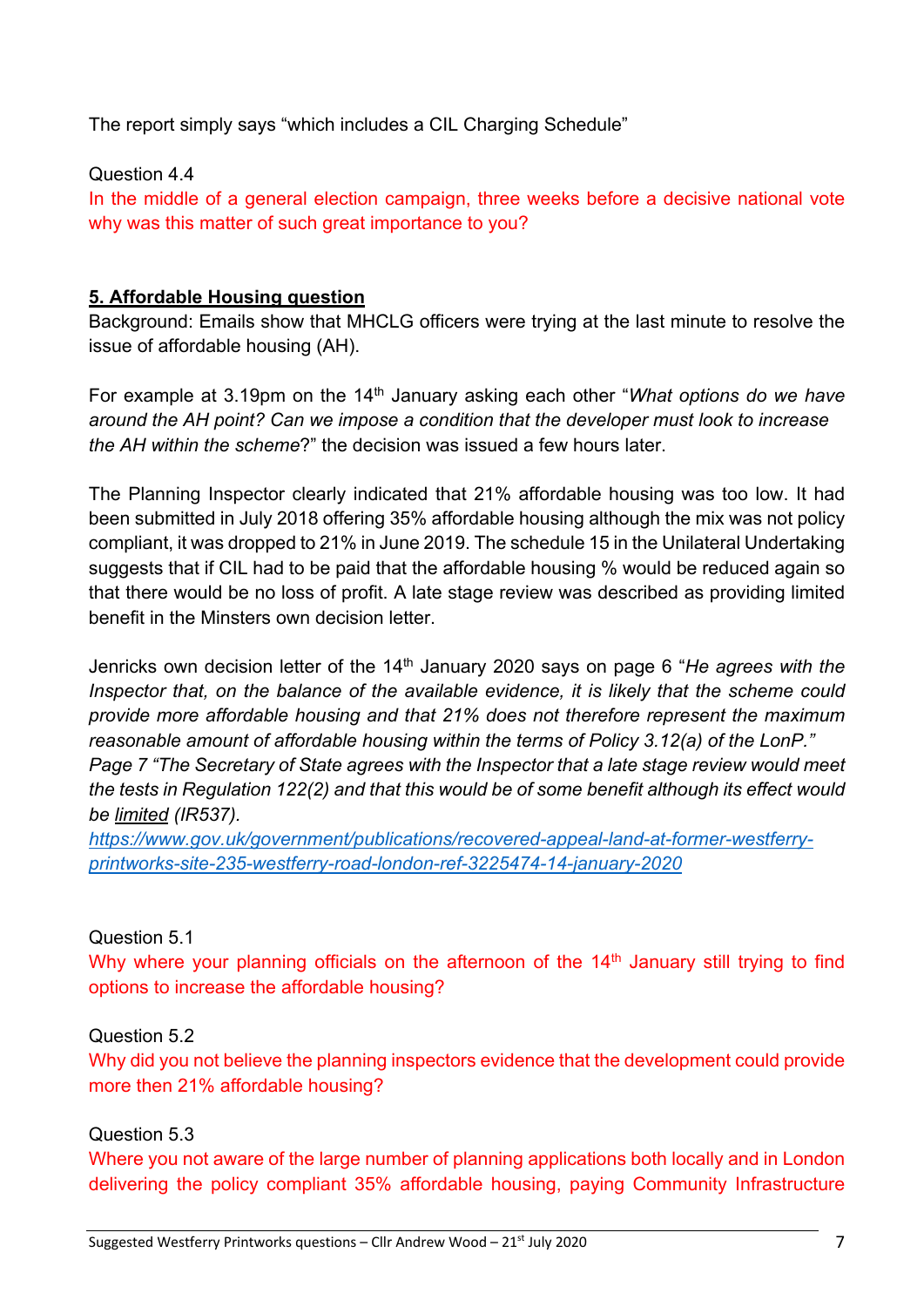Levy and providing land for schools like Poplar Gas Works and Skylines both close by in Tower Hamlets? Why did you believe that the Printworks by contrast could only deliver 21% affordable housing, pay no Levy and only provide land for a school?

Note the school was in the 2016 planning application, the larger 2018 application was for a smaller site that excluded the school but the two are still linked through the S106 agreement.

#### Question 5.4

In 2016 Sir Ed Lister when he made a previous planning decision on this site to approve a smaller scheme hired external viability consultants to re-calculate the appropriate affordable housing % after Richard Desmond dropped it from 14% down to 11%. They calculated that 20% was an affordable number which Sir Ed Lister then imposed as a condition of approval. Why did the Minister or the department not consider doing the same?

#### Question 5.5

Does the Department not have their own internal team advising on financial viability of developments as both the Mayor of London and Tower Hamlets Council now have? If not, why not?

## Question 5.6

Was the Minister aware that the financial value of the drop in affordable housing from 35% down to 21% in June 2019 was worth approximately £40 million to the developer. If not, was he not curious about the financial impact of this change and the benefit to the developer?

## **6. Viability - where did concerns come from? Introduction amended 21st July**

Background. The only people to express concerns about the viability of the scheme in the documents were Desmond and Jenrick. They were NOT specifically mentioned in the Minsters decision letter of the  $14<sup>th</sup>$  January. Although the letter did note the new CIL rates to be adopted on the 15<sup>th</sup> January the letter says nothing about why that might be important.

The only places in the documents were the viability was raised as an issue is in the text messages on the 20<sup>th</sup> November from Desmond to Jenrick on page 128 of Annex A "we *appreciate the speed as we don't want to give Marxists loads of doe for nothing!"* & again on the 23rd December *"We have to get the approval before January 15 otherwise payment of 45 million pounds to tower hamlets meaning we have to stop and reduce social housing"*

Also in the letter from Jenrick to Clive Betts MP on the 24th June he say's *"The timing and effect of a pending new Tariff under the Community Infrastructure Levy is a valid material consideration that a decision-maker may take into account."* But nowhere is it mentioned as a valid material consideration in the 14<sup>th</sup> January decision letter from the Minister.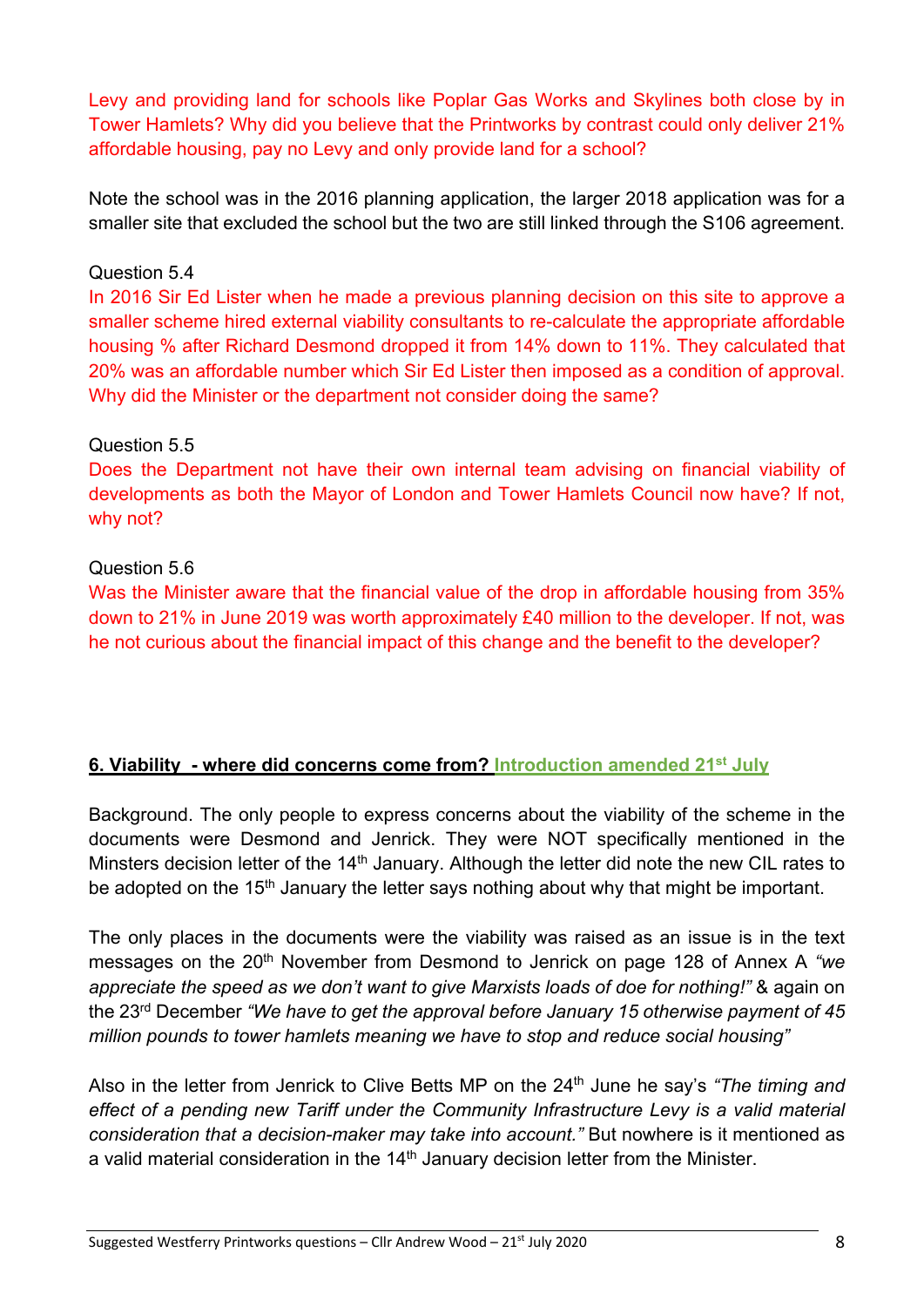The decision letter does mention the report released by Mr Terrence Kemmann-Lane in October 2019 about his Examination of the proposed new Tower Hamlets Community Infrastructure Levy rates and concluded that they complied with national policy/guidance on viability. In summary he judged that the Printworks (which he mentioned 6 times) like other local sites could pay CIL and deliver 35% affordable housing. Jenrick believed different, why? https://www.towerhamlets.gov.uk/Documents/Planning-and-building-control/Developmentcontrol/Planning-obligations/CILExaminerFinalReport.pdf

In July 2018 Desmond believed that the scheme could be viable delivering 35% affordable housing, he later dropped this to 21%. This value of this change was later calculated as being worth £40 million. So it is unclear why paying CIL of £45 million made the scheme unviable.

Of note is that MHCLG officials even mis-named the change in CIL as being a change in London CIL not a change in Tower Hamlets CIL (see email 9<sup>th</sup> January 2020 page 22 Annex A), London CIL had changed in 2019, this suggests MHCLG officials were not that aware of the change in Tower Hamlets CIL.

## Question 6.1

Nowhere in any of the MHCLG documentation released so far is any concern expressed by officials or the Planning Inspector that a delay in approval would trigger the payment of £45 million in Community Infrastructure Levy which would make the scheme unviable. Is it correct that no such specific guidance exists?

Not mentioned in the Annex A.

## Question 6.2

On the 20th November Richard Desmond sent to the Minister a text which said, "*Good news*  finally the inspectors reports have gone to you today, we appreciate the speed as we don't *want to give Marxists loads of doe for nothing!",* we assume a reference to the new Levy, then on the 23rd December Desmond sends another text "*Morning Robert How does the advice look? We have to get the approval before January 15 otherwise payment of 45 million pounds to tower hamlets meaning we have to stop and reduce social housing Thanks Robert look forward to speaking soon Best Richard*" although the Minister did not respond, this appears to be the only place in the documents where there a direct link made between the 15<sup>th</sup> January date and payment of £45 million. Given that the Minister did not respond is this because he already knew about this timing issue from earlier conversations with Richard Desmond?

Note there is a history of S106/CIL in Tower Hamlets not being spent or else not being spent in areas undergoing the most development which is maybe where the loads of doe for nothing comes from. Desmond may well believe (like me) that this money may not benefit the immediate area even if it had been paid.

Texts on page 128 of Annex A.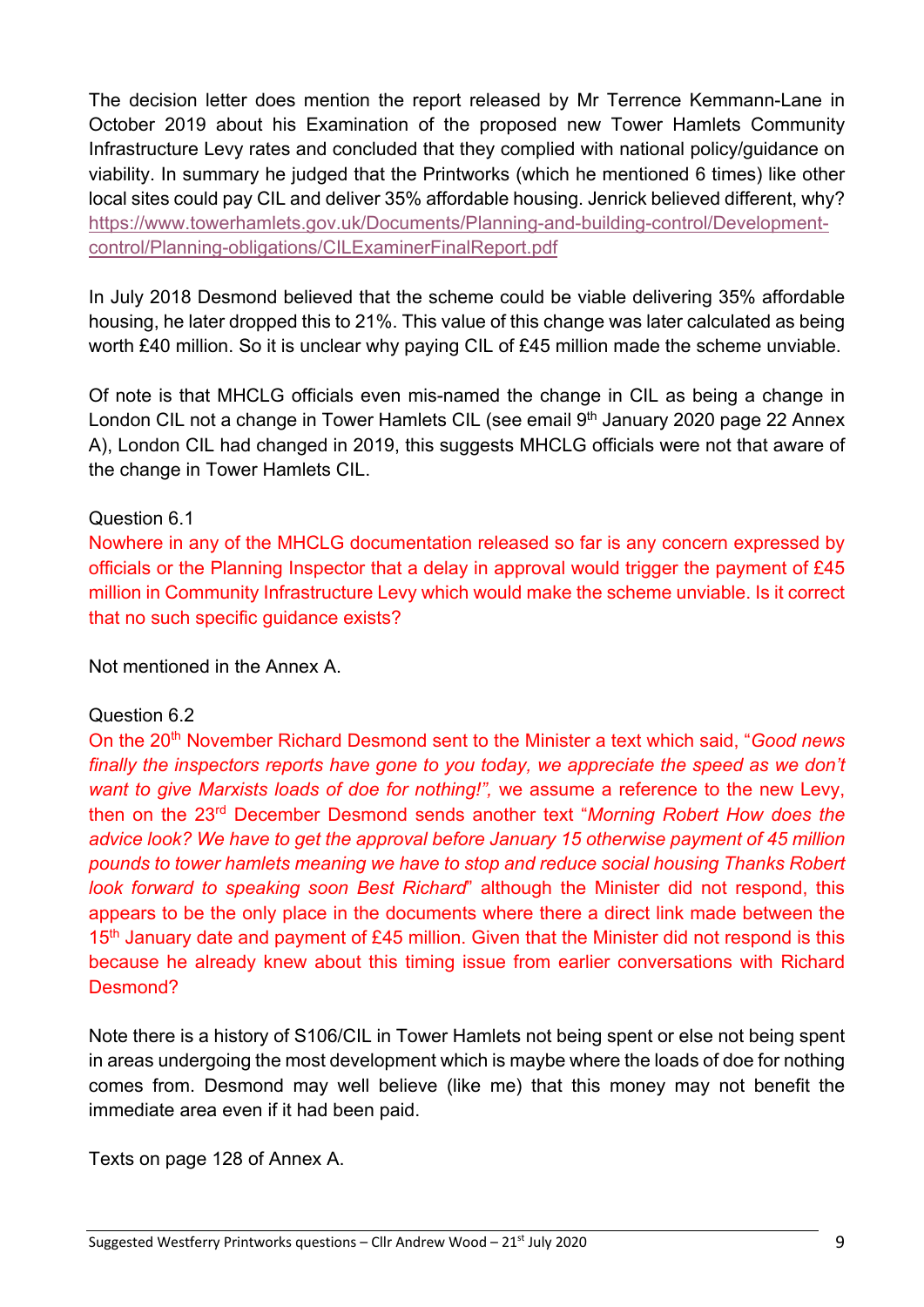## Question 6.3

Was the Minister or MHCLG aware that Mr Terrence Kemmann-Lane released in October 2019 his Examination of the proposed new Tower Hamlets Community Infrastructure Levy rates and concluded that they complied with national policy/guidance on viability? And that Northern & Shell participated in that examination. In other words that an independent expert concluded that Westferry Printworks (which he named six times in his report) could pay the new Community Infrastructure Levy, deliver policy complaint affordable housing and remain viable. Why did the Minister believe otherwise?

## **7. Why did Jenrick make the decision?**

The Sunday Times report that this was the first time Jenrick went against his officials advice and that his officials tried to talk him out of approving it. MHCLG documents suggest the same, they all indicate that officials were opposed to this decision and were probably not prepared for it, see question about affordable housing emails on the 14<sup>th</sup> January.

## Question 7.1

If the documents released by MHCLG on the  $24<sup>th</sup>$  June as well as the Sunday Times report of the 27<sup>th</sup> June are correct nobody at MHCLG was in favour of approving this application including Steve Quartermain, the then Chief Planning Officer and the planning inspector David Prentis. That they in fact tried to talk you out of it? Is this correct?

Source: https://www.thetimes.co.uk/article/were-going-ahead-with-this-jenrick-has-madehis-mind-up-lets-get-this-sorted-2rskbwhnf

# Question 7.2

Was this the first time you had over ruled the advice of your officials to approve a development against their advice?

Jenrick later provides a list of when he did so but these are all from March 2020 onwards.

# **8. Judicial Review & Legal Process**

In February 2020, the GLA and LBTH submitted two separate but linked judicial review challenges in the High Court to Robert Jenricks decision of the 14<sup>th</sup> January 2020 and his Decision Letter. Those documents plus the Consent Order both provide useful information especially the LBTH judicial review as it contains details of correspondence between the Jenrick (though a letter written on his behalf by Mr Kevin Brooks of the Government Legal Department) and LBTH.

Copies of documents here

http://www.cllrandrewwood.com/news/westferry-printworks-judicial-review-documents

Question 8.1:

Why did you describe the Tower Hamlets Council judicial review request for specific disclosure as a "fishing expedition" in February to in May having to admit that your decision letter of the 14<sup>th</sup> January was "unlawful by reason of apparent bias and should be quashed"?